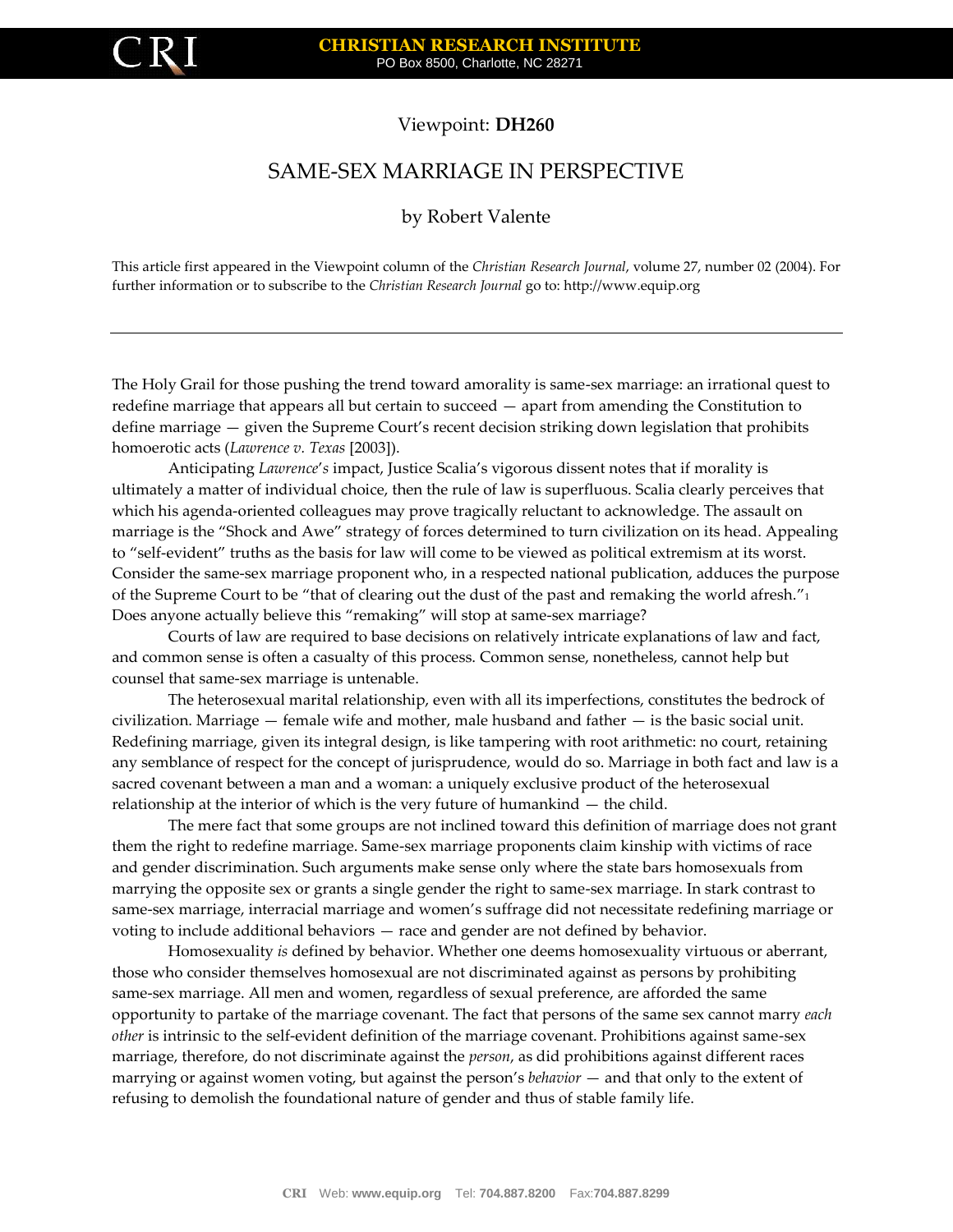Gender exists, and laws that pertain to marriage cohere in the self-evident reality and purpose of gender. Gender is not a mere variance of physical traits within the human family, such as skin color or eye color, but a biological imperative that is foundational to human civilization. Though the existence of gender does not mandate that all persons be married or that all who marry procreate, gender does occasion certain rational consequences on the rule of law. Every Justice on today's Supreme Court understands, for instance, that the Equal Protection Clause does not grant males the right to compete on the Women's U.S. Olympic Team or females the right to compete on the Men's U.S. Olympic Team. It simply grants them the equal right to compete. If the Court has no business removing the legitimate role of gender in the composition of a government-sponsored athletic event, then it certainly has no business removing the self-evident foundation of the universal covenant of marriage. Civil rights, after all, has never been about fabricating radically restructured definitions. *Civil rights is about substantiating selfevident truths*. Recognizing same-sex marriage makes a mockery of both marriage and civil rights, while diverting attention and resources from more acceptable resolutions to the injustices its proponents allege to address.

Same-sex marriage proponents routinely dismiss the issue of polygamy, but the correlation between same-sex marriage and bisexual polygamous marriage is strikingly cogent. The person who claims legitimacy for same-sex marriage, if he or she is to remain consistent, must also claim legitimacy for bisexual polygamous marriage, thus exposing the fact that the basis of their position is not an affirmation of civil rights but a total indifference toward foundational values. Same-sex marriage proponents are aware of the attendant flood of culturally perverse legal challenges that recognizing same-sex marriage invites; yet, on what credible remaining basis will the Court strike them down?

It makes no sense to declare same-sex marriage legitimate while declaring bisexual polygamous marriage illegitimate. Advocating the right of non-heterosexuals to marry, yet refusing to fully extend that right to bisexuals, is commensurate to advocating that drugs be legalized — only for a privileged class.

Bisexuality is not a vacillation between heterosexuality and homosexuality but an abiding attraction toward both sexes. Once same-sex marriage is recognized as having a legitimate basis, prohibiting bisexual polygamous marriage becomes incoherent. The legal argument will proceed as follows:

Because of "who they are," bisexuals cannot have their need for love and companionship completed by a single gender. If it is legitimate to marry a person of either the same sex or the opposite sex, why is it a criminal offense to marry both? This is an archetypal, subjective, and discriminatory distinction: it makes no pronouncements against the behavior but limits its scope to particular classes of persons. As the opportunity to marry according to one's own distinct identity in no way harms existing marriages, barring an individual from the protections, benefits, and obligations of civil marriage solely because that person would marry persons of each gender violates the Constitution<sup>2</sup>

Corresponding suits brought on behalf of traditional polygamists are nonsensical: the heterosexual's need for love, companionship, and procreation is complete with one partner. As bisexuals gain the right to polygamy, however, the Equal Protection Clause, consistently applied, obliges that the right to polygamy be extended to heterosexuals and homosexuals as well. In the end, marriage, in all but name, will effectively be annihilated.<sup>3</sup>

Same-sex marriage proponents may argue that bisexuals are just as capable of "forsaking all others" as anyone else, but *bi*sexual *mono*gamy is a contradiction in terms. More importantly, same-sex marriage proponents do not speak for all bisexuals. If the Supreme Court recognizes same-sex marriage, bisexuals will attain standing to claim a right to polygamous marriage. The rare same-sex marriage proponent who actually opposes bisexual polygamy will be in the hypocritical position of asserting the argument those opposed to same-sex marriage assert now: Polygamous marriage is an *illegitimate redefinition* of the marriage covenant. The Court will thus face a dilemma: either strike down the claim by employing the rationale it previously rejected (i.e., marriage cannot be redefined), which would unmask